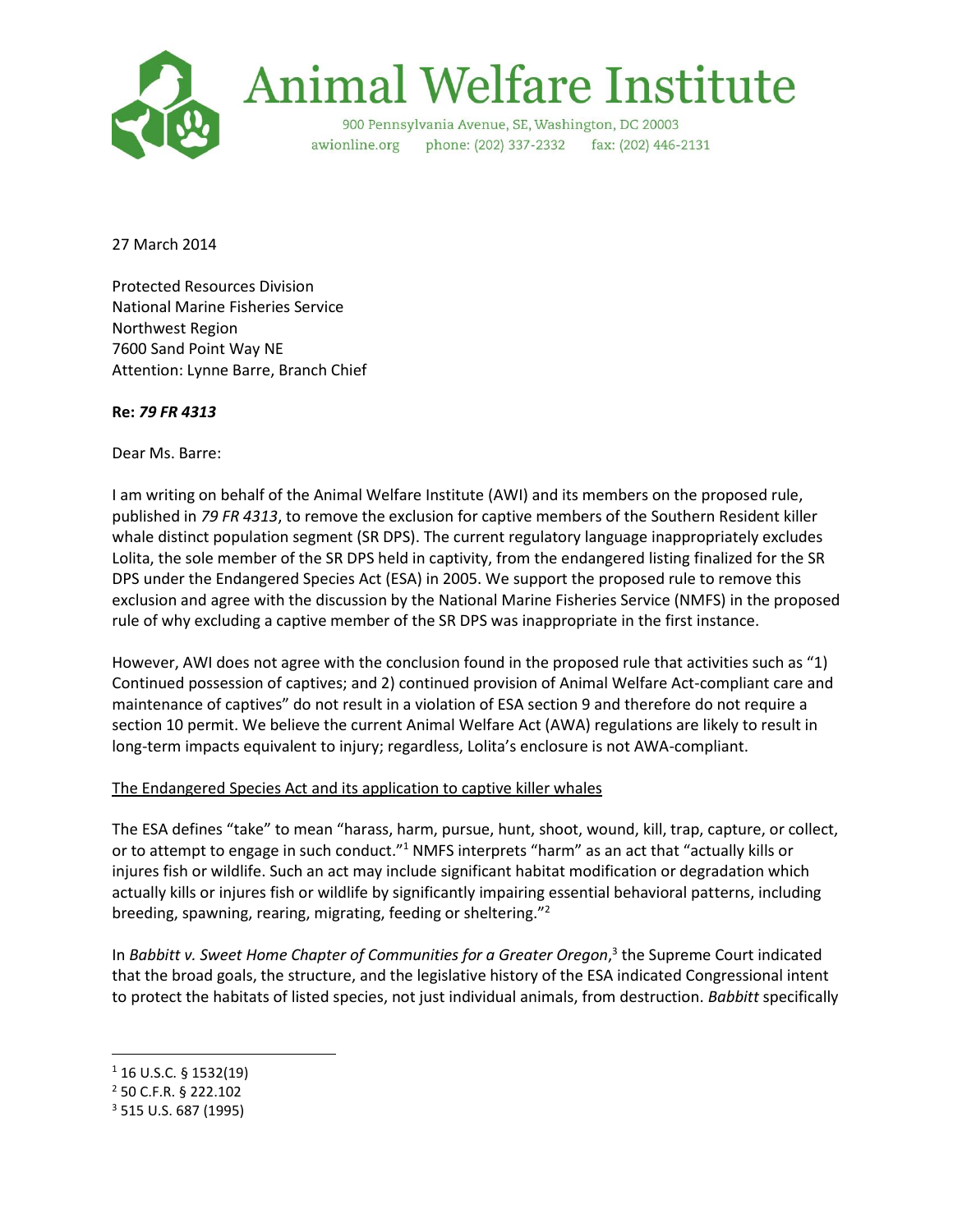contemplated harm and serious injury that does not necessarily result in mortality, such as impairment of reproduction.<sup>4</sup>

NMFS has not adopted a regulatory definition of "harass" under the ESA. In biological opinions, however, NMFS interprets "harass" to mean "an intentional or unintentional human act or omission that creates the probability of injury to an individual animal by disrupting one or more behavioral patterns that are essential to the animal's life history or its contribution to the population the animal represents."<sup>5</sup>

In contrast to NMFS, FWS has adopted a regulatory definition of "harass." Under FWS regulations, "harass" means "an intentional or negligent act or omission that creates a likelihood of injury to wildlife by annoying it to such an extent as to significantly disrupt normal behavioral patterns, which include, but are not limited to, breeding, feeding, or sheltering."<sup>6</sup>

In this proposed rule, NMFS appears to propose a harassment standard for captive orcas similar to the FWS regulatory definition of "harass," stating that it does not "consider continued provision of Animal Welfare Act-compliant care [as likely to result in a take violation], as long as such practices or procedures *are not likely to result in injury*" (emphasis added).<sup>7</sup> AWI strongly disagrees with this; captivity, by definition, disrupts one or more behavioral patterns that are essential to the animal's life history and its contribution to the population, in accordance with NMFS' traditional interpretation of harassment.

### Lolita and the Animal Welfare Act

As explained below, Lolita is not in AWA-compliant care. Therefore, her continued maintenance in the Miami Seaquarium represents take. Although Lolita is one of the longest-surviving captive killer whales in the world, she is the last surviving member of the dozens of SR DPS whales live-captured for public display in the 1960s and 1970s. While her physical health is good, her psychological health is undoubtedly poor and regardless, her current enclosure is not in compliance with the AWA.

In 1998, The Humane Society of the United States (HSUS) submitted a complaint to the Animal and Plant Health Inspection Service (APHIS), arguing that Lolita's enclosure, which measures 35' from the center island to the wall directly opposite, was not AWA-compliant. The minimum horizontal dimension (MHD) for a killer whale is 48'.<sup>8</sup> The HSUS argued that the two gates at either end of the center island were irrelevant to this requirement. When they are opened, they create a larger circumference for the enclosure, but the regulation does not stipulate a minimum circumference for a cetacean enclosure, only a MHD. The MHD of Lolita's enclosure is from the center of the island to the wall directly opposite.

Navy Training Activities on East Coast Training Ranges)

 $\overline{a}$ 

<sup>4</sup> 515 U.S. 687 at 710 (1995); similarly, portions of *Marbled Murrelet v. Babbitt*, 83 F.3d 1060, 1067 (9th Cir. 1996), suggest that impaired breeding success is harm, and an injunction was affirmed in a situation where the opinions did not demonstrate that timber harvesting would cause the death of or actual injury to mobile marbled murrelets. 5 *Strahan v. Roughead*, 910 F. Supp. 2d 358 (D. Mass. 2012) (citing NMFS Programmatic Biological Opinion on U.S.

 $6$  50 C.F.R. § 17.3(c)

<sup>7</sup> *79 FR 4313* and *4318*

<sup>8</sup> 9 C.F.R. Ch. 1, Subchapter A, Part 3, Subpart E §3.104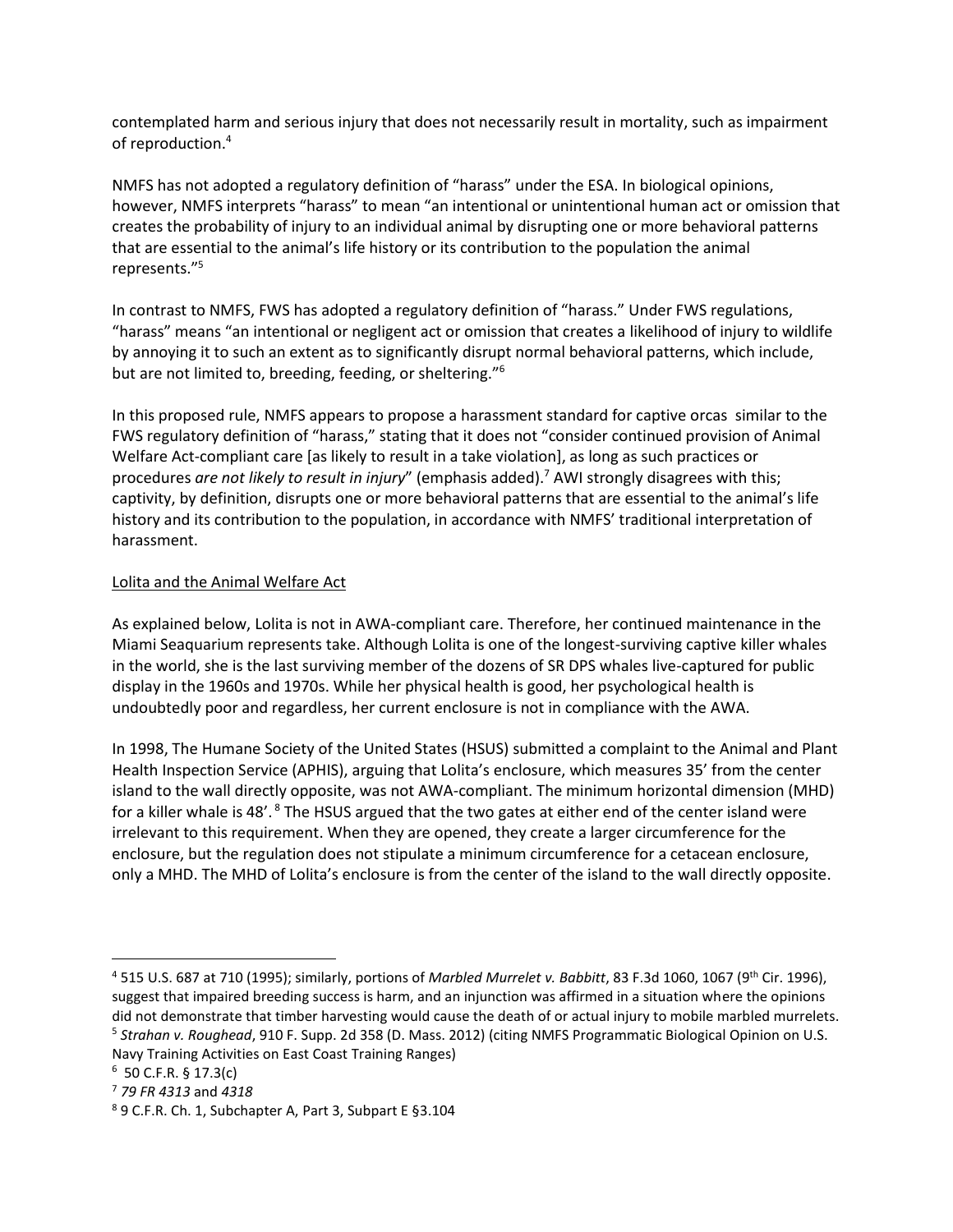APHIS responded to The HSUS on 13 October 1998, stating that "the pool in question *meets the intent* of the regulations in providing adequate space for the continuing health and well-being of Lolita" (emphasis added; letter available from AWI). However, no such standard is found in § 3.104(b)(1)(i) of the captive marine mammal regulations. The regulation is straightforward and has no "intention" or "adequate" standard. An enclosure must have a MHD of 48' for killer whales or it is not AWA-compliant.

APHIS went on to say that "The minimum horizontal dimension (MHD) requirement is 48 feet; the actual MHD is 80 feet in one direction and 60 feet in the direction interrupted by the platform." This was a nonsensical response in 1998 and still is. MHD is by definition and plain language the shortest rightangled line that can be drawn from one wall to another within the enclosure. APHIS referred to the *maximum* horizontal dimension of Lolita's enclosure as a *minimum* horizontal dimension, which makes no sense, and admitted that the actual MHD was "interrupted by the platform [center island]." Again, it makes no sense to dismiss the center island as an obstruction, when in fact it goes to the bottom of the enclosure and Lolita cannot circumvent it unless the gates are open. She must swim to one of the gates at either end of the center island to access the back area, which APHIS included in the 60' measurement. APHIS cannot treat the center island "as the crow flies," because Lolita cannot fly over it. She also cannot swim through it at its center point.

APHIS has clearly received a significant number of complaints about Lolita's enclosure, as it now provides a form response to complaints filed by members of the public. A 9 March 2010 letter, also available from AWI, addressed to "Dear Concerned Citizen," responds thusly: "Finally, the minimum horizontal dimension (MHD) is 48 feet; the actual MHD measurement [of Lolita's enclosure] is 80 feet in one direction and 60 feet in another." Once again, this response is nonsensical – there cannot be *two* minimum horizontal dimensions, and certainly not of different lengths!

APHIS goes on to say "We did not include the medical pool area in our MHD measurements of the main pool." This is plainly false. APHIS *did* include the back area in the 60' measurement (this area is used as the medical pool when both gates are closed and is the space referenced in APHIS' letter as "the medical pool area"). Without the back area, there is no horizontal (or vertical) dimension that measures 60' in Lolita's enclosure at all. With it, the shortest right-angle distance from one wall to the other is 60', interrupted by the center island.

On 28 October 1997, APHIS prepared an inspection report (available from AWI) of the Miami Seaquarium whale stadium (Lolita's enclosure) and determined that the MHD was "60' disregarding platform." The whole point of the complaints filed with APHIS is that the center island *cannot* be disregarded – its existence determines the minimum horizontal dimension in this enclosure, by definition. It is simply irrational for APHIS to continue to claim that the center island can be disregarded or ignored. From the animal's perspective, it is a solid obstacle and cannot be circumvented at all when the gates are closed (which may be for prolonged periods if one of Lolita's companion animals (usually bottlenose dolphins) is ill and confined to the medical pool).

Lolita should be included in the endangered listing of the SR DPS, and when she is, NMFS must act to improve her welfare and to prevent future takes. Her enclosure is not AWA-compliant and thus continued captivity in such conditions is a take.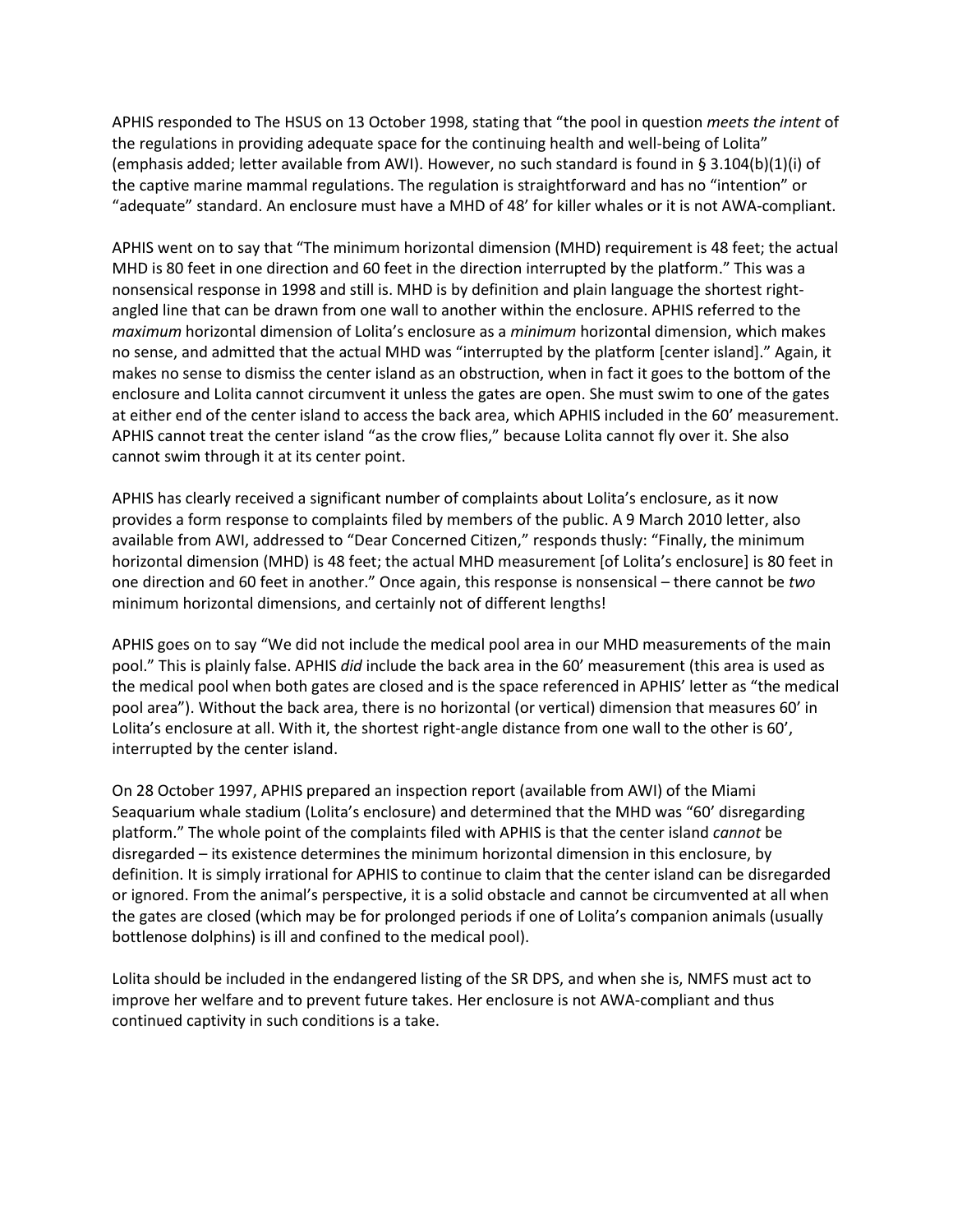### Options for Lolita

NMFS has stated that it considers releasing a captive animal into the wild as an activity that may result in take. <sup>9</sup> AWI notes that, should any attempt to release Lolita back to the wild be considered take, it would be experimental and as such would qualify for a research permit under 16 U.S.C. § 1539(a)(1)(A).

Another option, which would address the AWA compliance issue, is to move Lolita to an AWA-compliant enclosure. The most obvious choice would be to move her to SeaWorld, in Orlando – it is AWAcompliant and close to Miami.

A third option is to move Lolita to an enclosure exceeding AWA requirements within the SR DPS home range. There is a proposal for this option, developed by the Orca Network, and would certainly address the MHD issue. The proposal has identified a site that far exceeds AWA size standards in every way. AWI supports this option.

Lolita is currently held in a solitary state (without conspecifics), which constitutes harm according to NMFS' definition. NMFS' proposal to simply ignore Lolita's enclosure and her solitary state and allow the status quo to continue, as APHIS has inappropriately and arguably illegally done for decades, is unacceptable. Keeping Lolita in captivity also would not qualify for a Section 10 permit because that activity does not fall within scientific purposes, enhancement or propagation, or incidental take.

### Captive killer whales are harassed under the NMFS and FWS definitions

Captivity for killer whales represents a take under the ESA, as well as the harassment standard adopted by NMFS in its biological opinions and by the FWS in its regulations. Captivity, by definition, eliminates certain "essential behavioral patterns" and it "significantly disrupts behavioral patterns."

Killer whales are inhibited from swimming normally in captivity. Lolita in particular cannot swim for more than 80' in a straight line and is only approximately 15' shorter than her enclosure is wide. She also cannot breach or porpoise normally, as the maximum depth of her tank is only 20', which is her body length. (AWI acknowledges that 20' exceeds the required minimum depth for a killer whale enclosure under the AWA, but notes that this standard has been under review by APHIS for the past 18 years – APHIS acknowledges that this standard is due for updating – and does not allow Lolita to dive sufficiently deep to propel her entire body out of the water, as killer whales do in the wild.) In the wild, killer whales swim up to 100km a day.<sup>10</sup> No killer whales can express this natural ranging behavior in captivity, but Lolita is especially constrained by her non-compliant tank.

Lolita is clearly harassed under the FWS definition of harassment, as she is subjected to persistent noise (e.g., pumps, audience sounds, construction noises) and light (e.g., floodlights for night shows – it is unlikely she ever knows complete darkness). Noise and light exposure of this kind qualifies as harassment not only under the NMFS and FWS definitions noted here, but under the Marine Mammal Protection Act (MMPA).<sup>11</sup> As hearing-dependent species who are often at a depth in the ocean where light does not penetrate, this perpetual exposure to noise and light constitutes a condition for cetaceans

 $\overline{a}$ 

<sup>9</sup> *79 FR 4318*

<sup>10</sup> Tyack, P.L. 2009. Behavior – overview. In: *Encyclopedia of Marine Mammals 2 nd Edition.* W.F. Perrin, B. Würsig, and J.G.M. Thewissen, eds. Elsevier, New York, pp. 101-107.

 $11$  16 U.S.C. 1362(18)(A)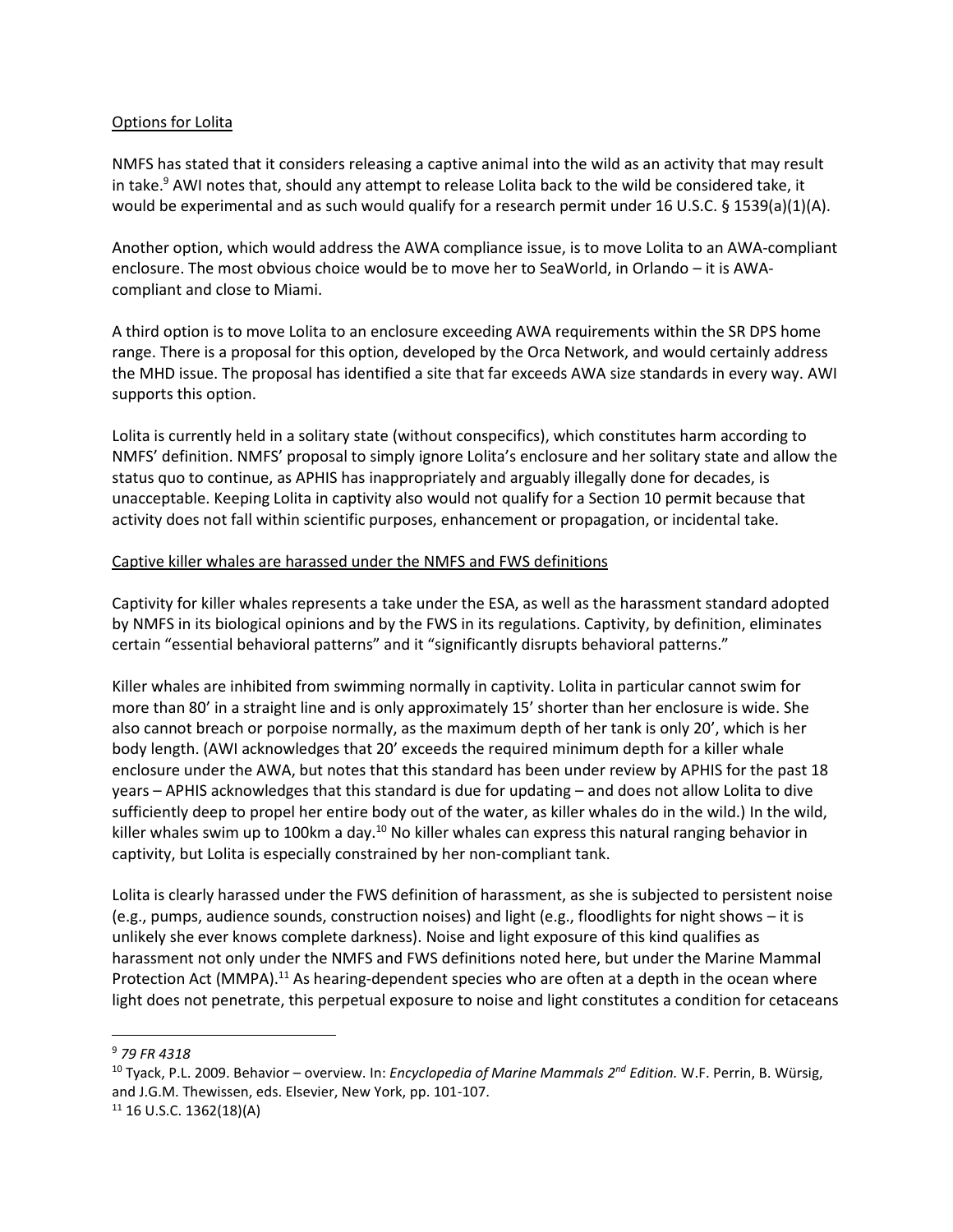that is the epitome of harassment and Lolita has been subjected to it for 44 years. As a non-ESA listed animal, this harassment was legal (under the MMPA public display exemption). Under the ESA, it would qualify as harassment.

Killer whales are also prevented from living in natural social groups. Lolita's social group in particular is severely restricted. She was last held with a conspecific in 1980, when Hugo, a male killer whale, died. Her companions since then have been various species of dolphins – she has not associated with conspecifics in over 30 years. Killer whales are perhaps the most social mammals on the planet, possibly more so than humans are.<sup>12</sup> It is fundamentally harmful to hold them as solitaries and doing so is not AWA-compliant. It *is* AWA-compliant to hold killer whales with non-conspecific cetaceans, but it is biologically and ecologically unsound and may have already resulted in permanent psychological damage to Lolita. This situation must not be allowed to continue under an ESA-listing.

Since 1980, Lolita has been unable to breed. She no longer has estrous cycles, so she can no longer contribute genetically to the SR DPS, but several members of her family are still alive, including the whale believed to be her mother (identified as L25). Returning her to her home range could contribute to the population in social and cultural ways that we cannot measure at this time.

NMFS suggests that releasing Lolita into the wild would be a "take;" however, such a take could be permitted under section 10, as such an effort would be experimental and for the (social and cultural) enhancement of the DPS. It would also result, should the release be successful, in removing any source of take associated with Lolita being held in captivity – a condition for killer whales that clearly results in take, as it negatively affects their welfare (see above). However, AWI does not believe releasing Lolita to the wild is necessary to improve her welfare; retiring her to a sea pen in her home waters, on the other hand, would almost certainly improve her well-being.

### Conclusion

 $\overline{a}$ 

The AWI strongly supports the proposed rule to include Lolita in the endangered listing of the Southern Resident killer whale population. However, we urge NMFS to reconsider its proposal to accept Lolita's living conditions as "likely not resulting in a violation of ESA section 9."

While NMFS may claim that it has determined that these activities are not "likely" to cause take, at this stage it is beyond the authority of NMFS to determine if an action represents take without further investigation. Whether an action is a take or not can only be decided during a prosecution by either NMFS or a citizen suit, pursuant to Section 11 of the ESA by a federal court. Any pronouncement by an agency as to what definitively may or may not be take at this stage is speculation and not entitled to deference or policy weight.

Keeping killer whales in captivity meets the standards established under the NMFS and FWS harassment definitions. However, Lolita's conditions in particular meet these definitions and are most certainly "circumstances" that should meet the bar. Ideally, Lolita should be transferred to an AWA-compliant enclosure in the SR DPS home range that will allow her to exhibit natural behaviors and end without question any continued take as defined by the ESA.

<sup>12</sup> Ford, J.K.B. 2009. Killer whale. In: *Encyclopedia of Marine Mammals 2nd Edition.* W.F. Perrin, B. Würsig, and J.G.M. Thewissen, eds. Elsevier, New York, pp. 650-656.